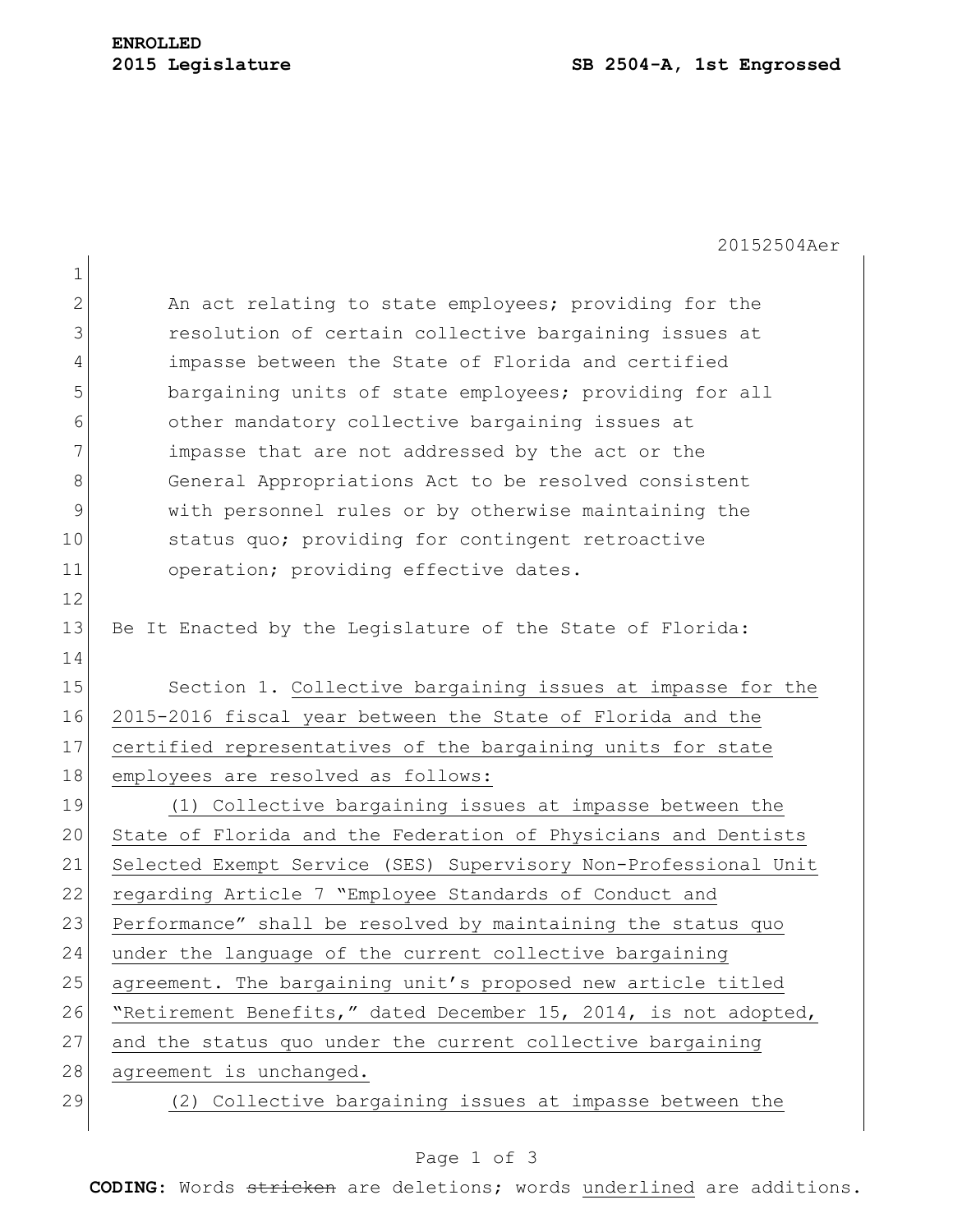20152504Aer 30 State of Florida and the Federation of Physicians and Dentists 31 State Employees Attorneys Guild regarding Article 7 "Employee 32 Standards of Conduct and Performance" shall be resolved by 33 maintaining the status quo under the language of the current 34 collective bargaining agreement. The bargaining unit's proposed 35 new article titled "Retirement Benefits," dated December 15, 36 2014, is not adopted, and the status quo under the current 37 collective bargaining agreement is unchanged. 38 (3) Collective bargaining issues at impasse between the 39 State of Florida and the Federation of Physicians and Dentists 40 Selected Exempt Service (SES) Physicians Unit regarding Article 41 7 "Employee Standards of Conduct and Performance" shall be 42 resolved by maintaining the status quo under the language of the 43 current collective bargaining agreement. The bargaining unit's 44 proposed new article titled "Retirement Benefits," dated 45 December 15, 2014, is not adopted, and the status quo under the 46 current collective bargaining agreement is unchanged. 47 (4) Collective bargaining issues at impasse between the 48 State of Florida and the Florida State Fire Service Association 49 regarding Article 13 "Health and Welfare" shall be resolved by 50 maintaining the status quo under the current collective 51 bargaining agreement and Article 23 "Hours of Work and Overtime" 52 shall be resolved pursuant to the state's proposal dated March 53 6, 2015. The bargaining unit's proposed new article titled 54 "Promotional Step Pay Plan System," dated October 13, 2014, is 55 not adopted, and the status quo under the current collective 56 bargaining agreement is unchanged. 57 (5) Collective bargaining issues at impasse between the 58 State of Florida and the Teamsters Local Union No. 2011,

## Page 2 of 3

**CODING**: Words stricken are deletions; words underlined are additions.